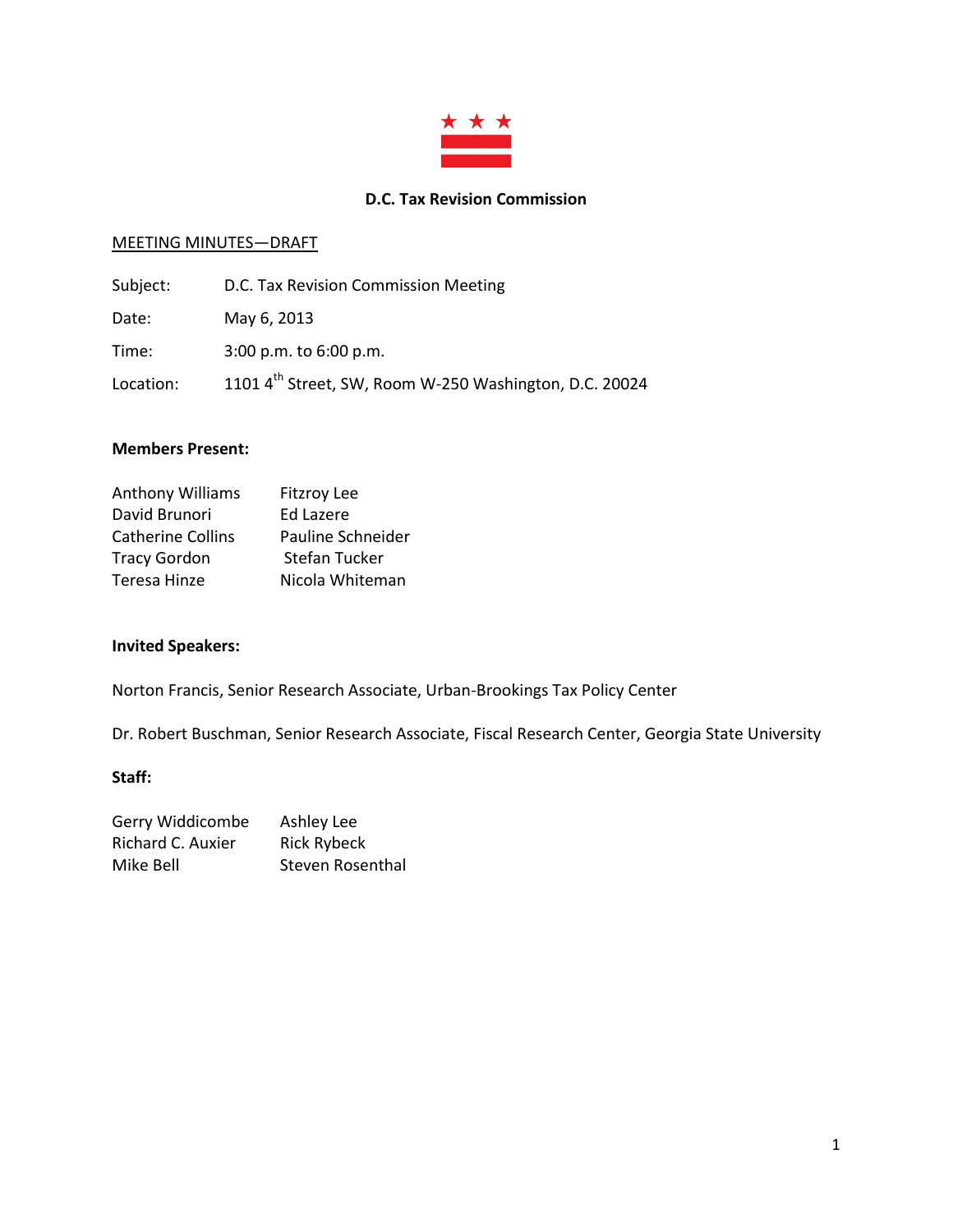### **I. Call to Order (Commission Chair)**

Mr. Anthony Williams, Chair of the D.C. Tax Revision Commission (the "Commission"), called the meeting to order at 3:05pm. He noted there was currently not a quorum, and therefore approval of the minutes from the April 15 meeting and other Commission business was delayed. Mr. Williams then announced that the meeting would focus on business franchise taxes and the individual income tax and noted all materials presented at the meeting are available on the Commission's website, [www.dctaxrevisioncommission.org.](http://www.dctaxrevisioncommission.org/) While no D.C. Councilmembers attended the meeting, Mr. Williams announced that Councilmember Tommy Wells is scheduled to appear at the May 20 meeting. He also took a moment to thank the Office of Revenue Analysis (ORA) and Office of Tax and Revenue (OTR) for their continued and excellent support of the Commission and its work.

### **II. Presentation: D.C. Business Franchise Taxes**

Mr. Williams then introduced Mr. Norton Francis, a senior research associate with the Tax Policy Center and former director of revenue estimation at ORA, and his presentation on business franchise taxes in the District. Mr. Francis, after thanking Mr. Williams for his introduction, said he planned to discuss the D.C. business income tax system and how business income is taxed in other jurisdictions. He began by noting that, because D.C. is prevented from taking non-resident income, the city relies heavily on business taxes. In fact, business taxes account for more than half of all D.C. tax revenue. (Most of this, however, is commercial property tax revenue and not business income tax revenue). He said that business tax revenue in D.C. had rebounded post-recession, a reflection of both recent legislative action and economic growth.

Mr. Francis said the first step in business income taxation is identifying taxpayers—called "nexus." The identification of taxpayers previously was limited to physical presence (ownership of property within a state) but recently expanded to "economic presence" (businesses offering services, even if they lack physical presence). Most states, including Maryland and Virginia, now use economic presence but D.C continues to identify taxpayers by physical presence. Mr. Williams asked what state currently had the most expansive taxpayer identification. Mr. Francis said Oregon has a very broad definition, deeming any business with a connection to the state as creating nexus. In contrast, Alabama has a "bright line test" that requires a business to have a physical presence to gain nexus in the state. He said the internet is making identification very tricky, and that D.C. should consider moving to an economic test because—while the city has a lot of economic activity—it does not have a lot of business with physical presence.

Once taxpayers are identified, the second step is the treatment of the taxpayer. D.C. previously required separate entity reporting for a parent company and its subsidiaries but recently switched to combined reporting. Mr. Francis said the latter method discourages companies from tax planning and that about half of all states with business income taxes now use combined reporting. Mr. Williams asked why, if combined reporting increases the tax base and captures more revenue, all states don't use combined reporting. Mr. David Brunori responded that companies, operating within a particular state, will ask their legislature not to implement combined reporting because it will increase their tax bill. He also noted that there are legal arguments about the use of combined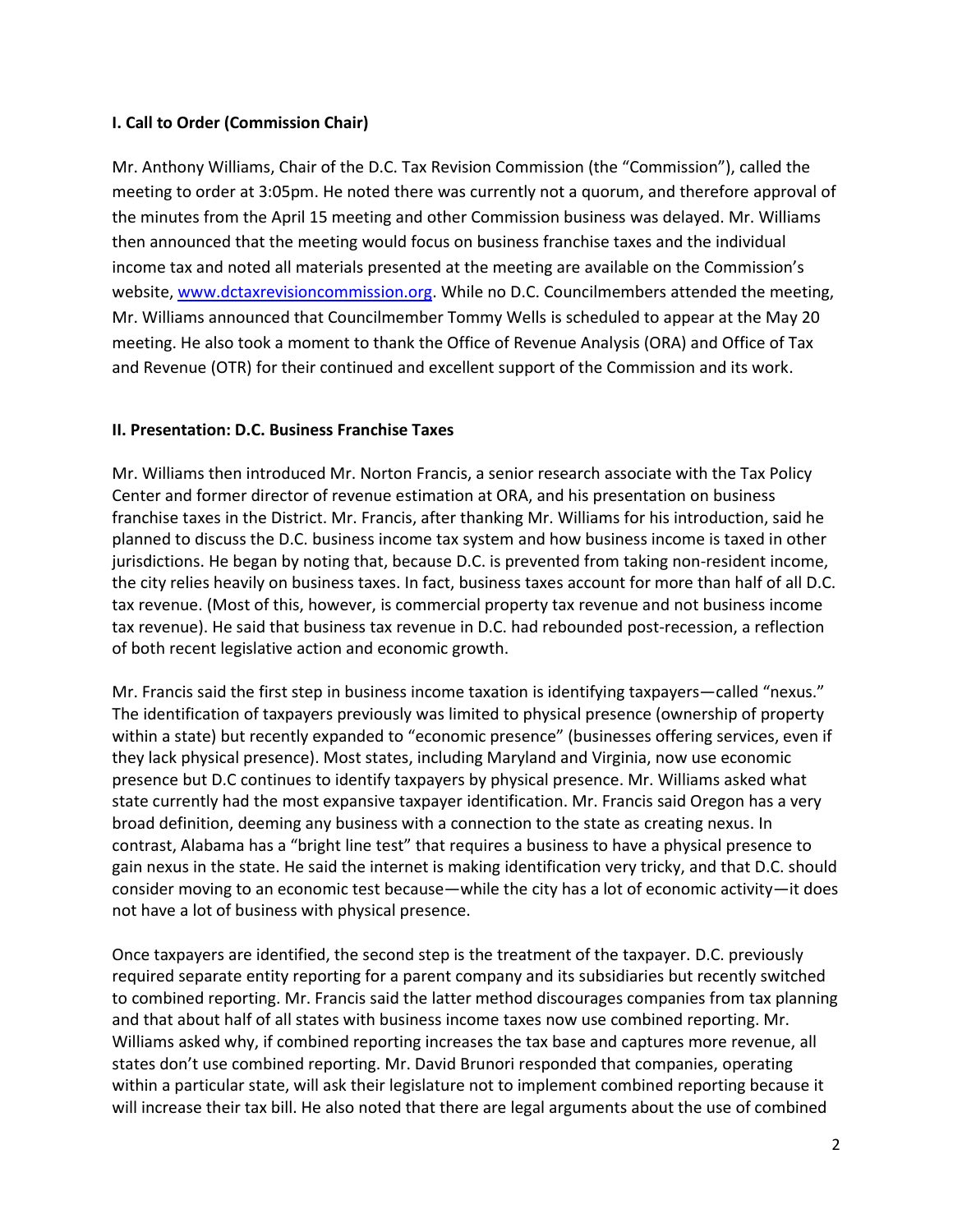reporting. Mr. Francis then stressed that combined reporting is not merely a revenue grabber. For example, Maryland has studied combined reporting for years and found that the revenue change is mixed and small. The problem, politically speaking, is that there are "winners" and "losers" from this policy change. Specifically, the financial industry sees a larger tax burden while manufacturing is less affected. Related, D.C.'s revenue increase since the switch is in part a reflection of its lack of manufacturing.

Another part of taxpayer treatment is apportionment. All states previously used a multi-state standard that equally weighed three factors (sales, payroll and property. But over the past 20 years many have moved to double weighing the sales factor or using just sales. The movement is spurred by tax planning: businesses are more likely to locate in a state that doesn't use payroll or property in their apportionment. The District recently adopted double weighted sales because few businesses are physically located in the city. In fact, while most states lose revenue by emphasizing sales D.C. has experienced an increase.

Turning to rates, Mr. Francis noted the business franchise tax rate in D.C. (9.975%) is the highest in the region and third highest in the nation. But he stressed that rates do not tell the full story. In fact, the state with the highest top business income tax rate, Iowa, is given high marks by some "competitiveness" tests. Mr. Williams then asked why states don't have uniformity on "treatment" and compete on rates. Mr. Francis answered that two forces are at work: the structure of businesses is evolving and states use "treatment" as an economic development tool. He added that tax credits are another economic development tool. But while many states have numerous credits D.C. only has four (and two are used by very few companies).

Mr. Francis closed his background presentation by noting D.C.'s system is somewhat different than others because it has an unincorporated business franchise tax. Other states tax also this income but do so through the individual income tax. D.C. has this particular tax because it is prevented from taxing nonresident income.

Before making his recommendations, Mr. Francis noted that D.C.'s business franchise tax has undergone major changes in the past three year, and that such changes resemble a reform package. In fact, many of the recent changes (combined reporting, double-weighted sales factor apportionment, and an increased minimum tax) were recommended by the 1998 D.C. Tax Revision Commission. Since these changes took effect so recently, however, there is little data available (for both the government and individual businesses) for analysis. Therefore, Mr. Francis advised it would be premature to change any of these policies at the moment. He also noted that D.C.'s economy is growing—both in sum and as a share of regional growth—and therefore the current business franchise tax system is not an impediment to growth.

Mr. Francis then made two concrete recommendations: 1) expand the tax base by asserting an economic presence for determining nexus; and 2) move to a single-sales factor, which he deemed the right fit for D.C.'s sales-based economy.

He also explained two options he was not recommending. One was a rate reduction. Mr. Francis emphasized working with the system and not just the rate. Still, a rate reduction will lead to a revenue reduction and the Commission must understand that creates tradeoffs (such as raising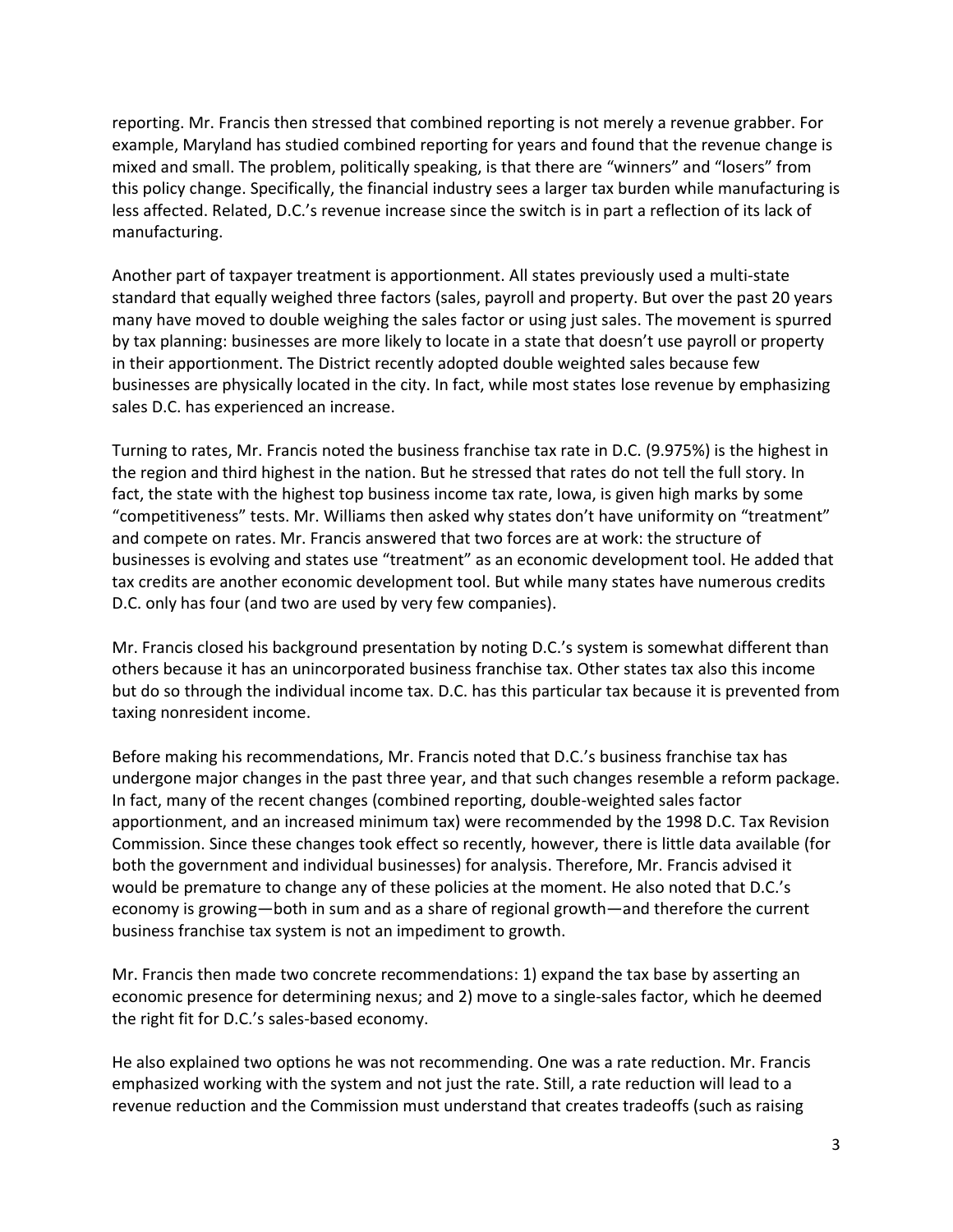taxes on commercial property or D.C. residents). He also did not recommend switching to a gross receipts tax. While this tax is advantageous because it's simple, D.C. must understand the effect it will have on individual businesses and the overall economy. For example, a gross receipts tax is typically an appealing option for manufacturing, a sector D.C. lacks.

After Mr. Francis completed his presentation, Mr. Brunori asked to list his objections to the corporate income tax, which included: it raises no revenue, it leads to tax planning (which results in businesses avoiding any tax liability), creates administration problems for government, and is overall "upside down" in efficiency. He also questioned why D.C. and other states tie the tax to sales (if the purpose is to link benefits and taxes) and the tax's progressivity (some of the burden falls on workers in the form of lower wages).

Mr. Francis responded that one reason D.C. has a business franchise tax is that—given federal restrictions—this is the only way to capture certain income. Also, since most workers in D.C. do not reside in the city the tax burden is lower for residents in D.C. than it is in other states with the tax. Furthermore, while the tax is admittedly complex, it raises a substantial amount of revenue for D.C. Ms. Tracy Gordon echoed this point, and stated that eliminating the tax would require finding substantial tax revenue elsewhere. She also noted that most businesses are far concerned with commercial property taxes than business income taxes—so eliminating this tax may not be the preferred reform. Mr. Francis and Ms. Gordon also discussed gross receipts taxes. Ms. Gordon expressed a concern for "pyramiding" and taxing business-to-business transactions. Mr. Francis replied that D.C.'s economy has less stages of production than most states (because it's service based); this is good for simplicity but possibly a problem for revenue.

After a question about a possible rate reduction from Ms. Nicola Whiteman, Mr. Francis explained that he had not seen much evidence that the current rate is turning businesses away from the city given D.C.'s economic growth. He also again stressed the need for the Commission to focus on the structure of the tax and not just the rate.

Mr. Ed Lazere then asked about the new minimum business franchise tax and what type of followup research Mr. Francis was proposing. Mr. Francis said it's important to discover who the taxpayers were in 2010 and who the taxpayers were in 2012, learn who (post policy change) were the winners and losers, and see how individual companies are handling apportionment. This data will most likely not be available until 2014, though.

Mr. Fitzroy Lee asked about the experiences of other states that have switched to combined reporting. Mr. Francis said there is typically a one-year increase in revenue (as the tax base expands) but that after that the rate of revenue growth is little different from separate reporting.

After another discussion about the purpose and goals of business franchise taxes, Mr. Lazere emphasized the benefits of exporting the tax. If the business franchise tax were eliminated the burden would be shifted to D.C. residents, which he said made little sense with respect to both policy and politics. He concluded by asking why change was need if D.C. has a strong economic tax base and evidence suggest the tax does not distort economic activity.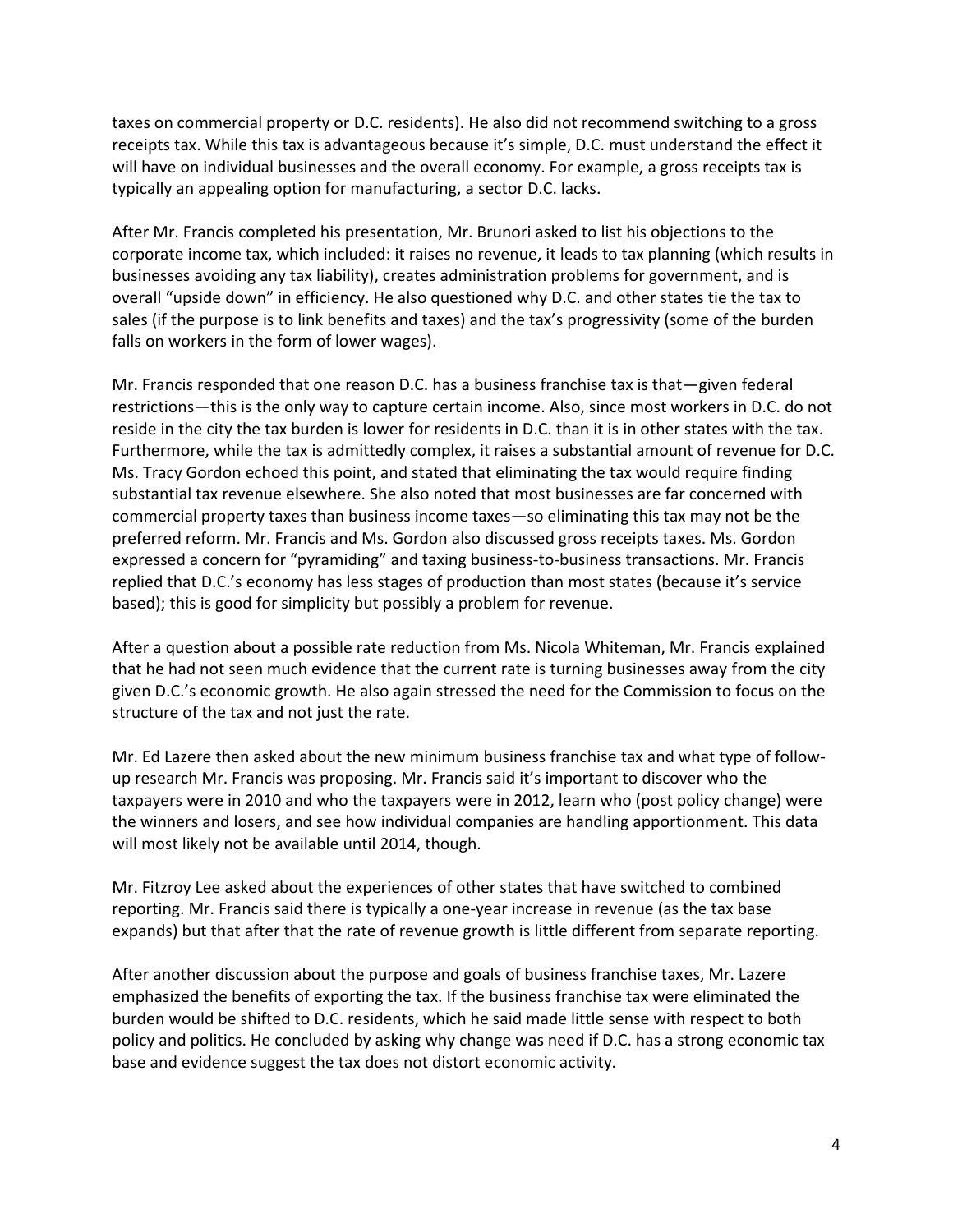Mr. Brunori agreed with Mr. Lazere's political assessment, but argued the tax was still poor fiscal policy. He asserted that the exported tax gives residents more government services than they are willing to pay for. Mr. Francis noted that one benefit D.C. pays for is support the federal government, and therefore it makes sense to export some of that burden.

At the conclusion of this discussion, with no further questions, Mr. Williams thanked Mr. Francis for his testimony and his work for the Commission.

### **III. Presentation: D.C. Individual Income Tax**

Mr. Williams then welcomed Mr. Robert Buschman, a senior research associate at Georgia State University, to discuss the individual income tax with the Commission. Mr. Buschman began his presentation by thanking the Commission for their invitation and ORA for their assistance with his report. He then stated the focus of his presentation was equity—both horizontal and vertical.

Before discussing the tax, Mr. Buschman contrasted D.C.'s demographics with its neighbors, Maryland and Virginia. By comparison, D.C.'s population has a larger share of high-income households, fewer married households and fewer households with dependents. He also discussed population migration. While the 1998 Tax Revision Commission was concerned with residents leaving the city, D.C. has seen strong population growth over the past five years. Within the region, more have moved from Virginia to D.C. than reverse, but the opposite is true with respect to D.C. and Maryland. There is evidence of high-income residents moving from D.C. to Virginia, though.

As for D.C.'s income tax system, it ranks high (when compared with states) in revenues measured per capita and as a percentage of income. The system is also one of the most progressive in the nation. Specifically, it is very progressive from low- to middle-income families but less so between middle- and high-income families. The D.C. income tax is also relatively less complex than others, with fewer credits and adjustments than most states. On a related topic, Mr. Buschman noted that D.C. is considering removing its exemption for out-of-state municipal bond interest. He said that while only one other state has this exemption (North Dakota) a few other states, such as Utah, have reciprocal agreements with neighboring states. He also noted that recent changes to the D.C. income tax—the phase out of deductions for high income earners and the new top marginal rate of 8.95%—have only increased the effective tax rate for high-income taxpayers.

Mr. Buschman then began to outline his recommendations for improving the D.C. individual income tax. His first set of options were designed to engender a simpler system. They included: eliminating or consolidating redundant filing options (specifically related to domestic partners); eliminating the Earned Income Tax Credit (EITC) for non-custodial parents (fewer than 10 claim this credit); eliminating gross-income subtraction for long-term care insurance premiums; and eliminating the District/federal survivor's benefits exclusion. None of these recommendations were modeled but their revenue effects were predicted to be minimal.

His next five options were premised on eliminating horizontal inequity in the D.C. system: elimination of the District employee first-time homebuyer credit (and instead supply it via employee benefits); elimination of the \$3,000 exclusion for District/federal retiree pensions (possibly making it available for all or no senior income); elimination of the low income credit (few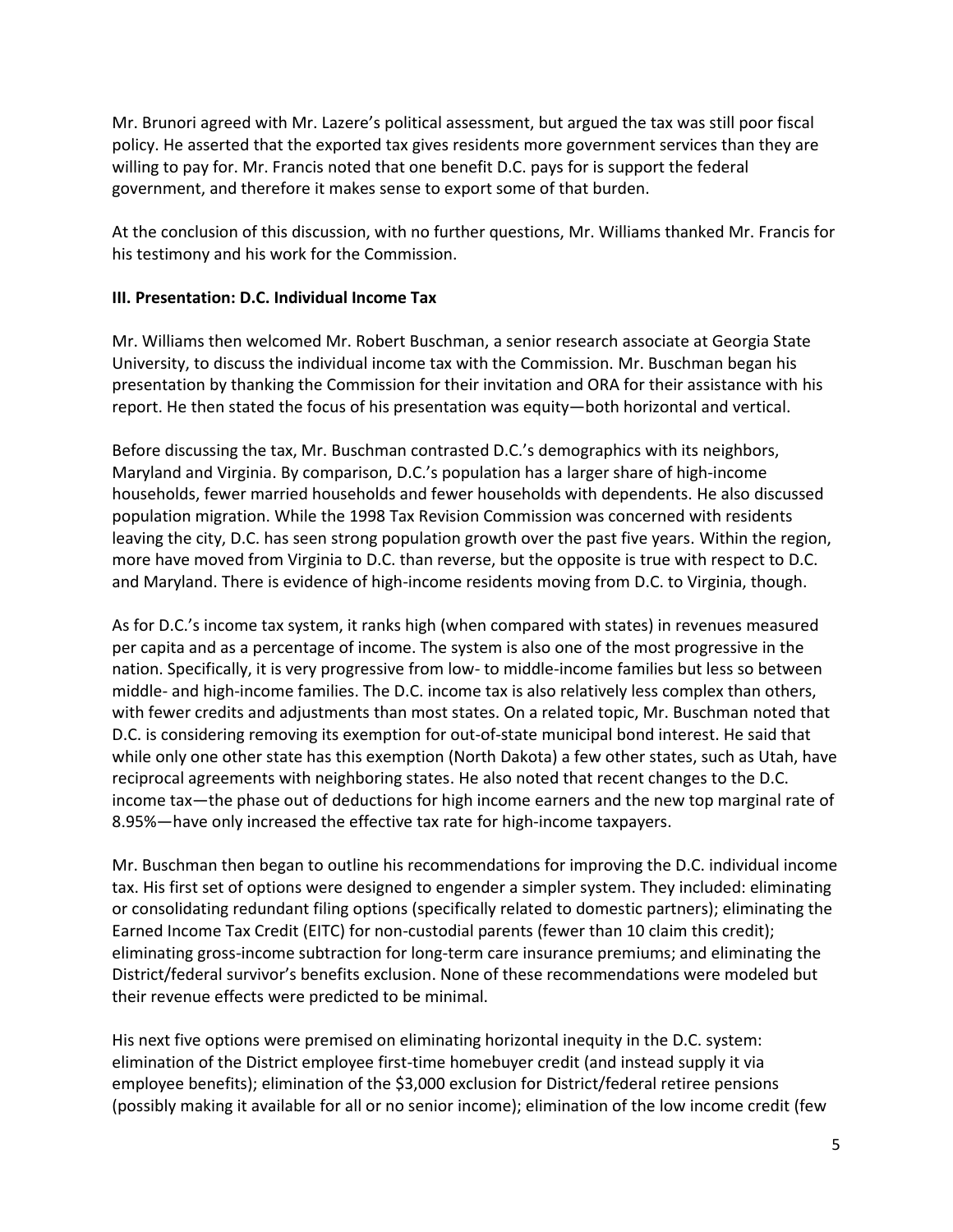claim it and most that do don't have enough income to benefit from the nonrefundable credit); elimination of the homeowner and renter property tax credit (provide such relief elsewhere); and adding a limited exclusion for long-term capital gains.

Mr. Buschman's next set of recommendations were created as a framework for a larger reform discussion. His proposal was to eliminate itemized and standard deductions, because they distort horizontal equity and behavior, and instead increase the personal and dependent exemptions. Additionally, he proposed adjusting D.C.'s tax brackets—both tax rates and income threshold. While he presented and modeled particular changes, he said this was less a specific recommendation than a demonstration of how the Commission can propose reducing the effective tax rate for many lowand middle-income households. Mr. Buschman then presented information on the effects of his policy changes, both with respect to the tax liabilities of D.C. families and D.C.'s tax revenue.

Mr. Stefan Tucker began the Commission's larger discussion by noting that, in his experience as a tax lawyer, most high-income families do not leave D.C. for Virginia because of the income tax but rather because of the estate tax. He also noted that one reason D.C. exempts out-of-state municipal bond interest is because there is a limited supply of D.C. bonds for residents to purchase. Mr. Lazere added that the idea that families leave D.C. because of its income tax is not supported by the number of families moving from D.C. to Maryland (a state with similar if not higher income taxes). He said that points to other factors, particularly schools, as driving such migration. Mr. Gerry Widdicombe then noted that looking just at the region does not take into account all the migration to D.C. from the 48 other states. He said property owners have told him that most new D.C. residents are not from the Washington region. After a continued discussion on migration Mr. Widdicombe pledged to update the paper with national data.

Mr. Williams then asked about proposed federal tax reform that would limit deductions for state and local taxes, noting that such a limitation could severely affect D.C. taxpayers. Mr. Buschman said any plan to curb deductions will produce winners and losers, but again stressed his proposal is an effort to reduce horizontal inequity. Mr. Lee asked if middle-income families would be the hardest hit by limiting or ending itemized deductions. Mr. Buschman said middle income is where itemization begins but that high-income households universally itemize. Mr. Buschman also noted that D.C.'s current phase out of deductions still benefits those with more deductions. A hard deduction cap, in contrast, would do far more for horizontal equity. He also noted, however, that organizations such as charities and churches that benefit from deductions are sure to oppose any future limits on deductions.

Mr. Lazere then stated that the relatively high tax liability for middle-class families is most likely the result of applying the 8% rate on income above \$40,000—a rate he guessed is comparatively high for that level. He suggested lowering the rate for income in this range to smooth out the progressivity of the system. Mr. Lazere also noted that while the city's low-income tax credits are complicated and often counterproductive (as when they prevent taxpayers from claiming other and more favorable credits) that they are currently in place because D.C.'s standard deduction and personal exemption are so low. He favors eliminating the low-income credit for simplicity but advised the Commission to consider raising the standard deduction to compensate for a substantial loss of tax relief. Mr. Lazere then noted that D.C.'s multiple filing status—a target for simplification—allow some married couples to pay the top tax rate at \$700,000 of income and not